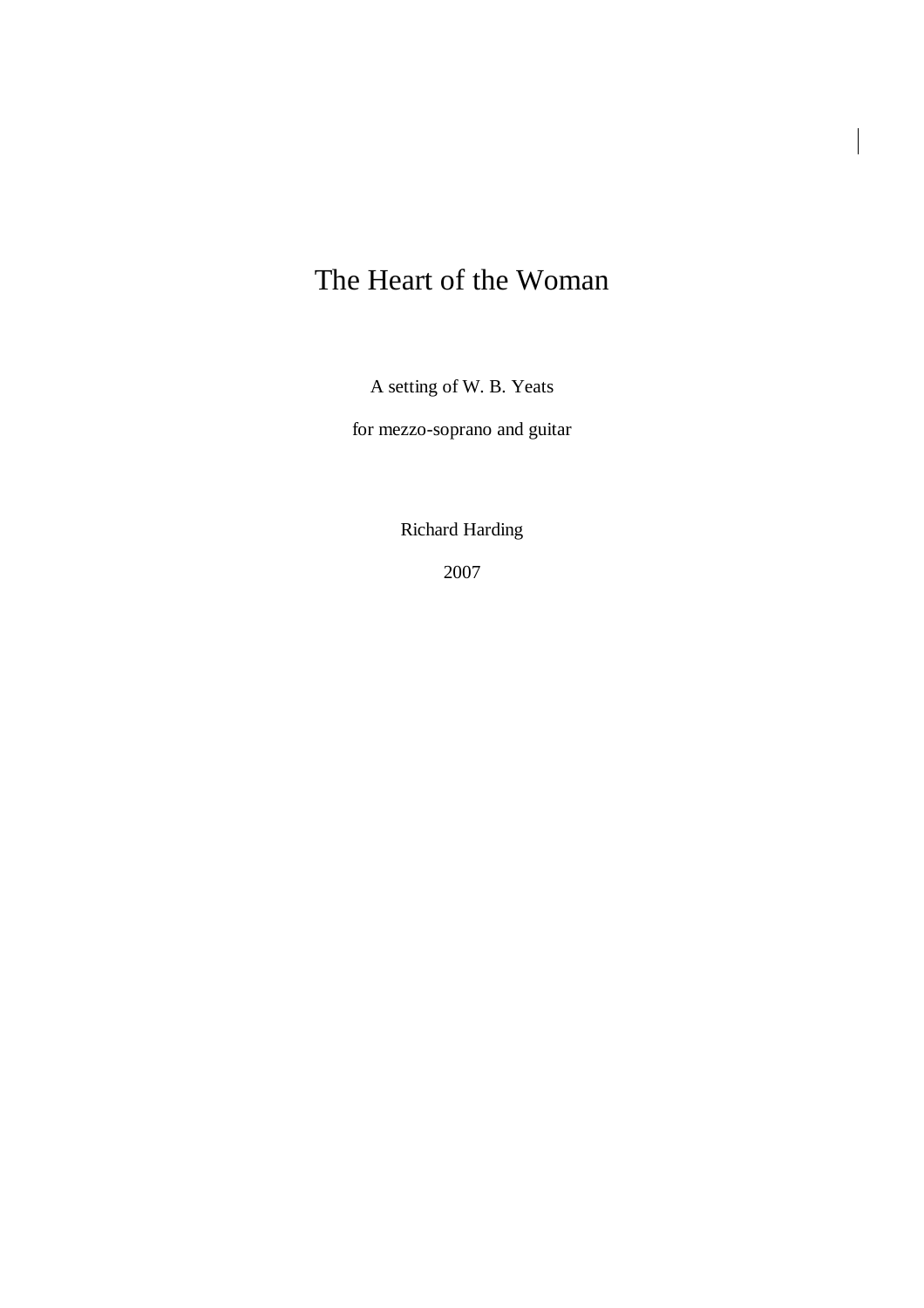## The Heart of the Woman